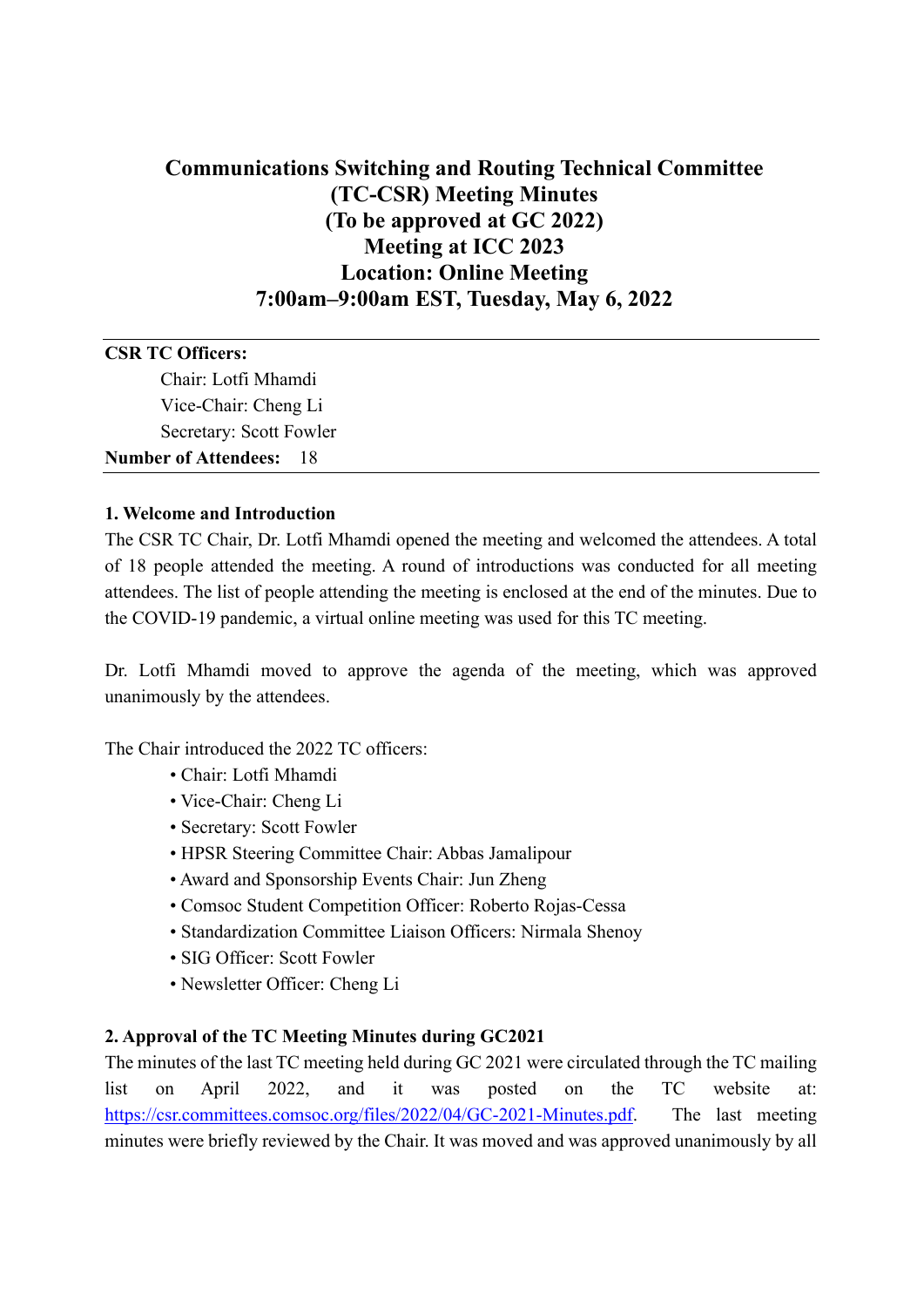attendees through the online vote. The webpage of the CSR TC can be accessed at: http://csr.committees.comsoc.org/

#### **3. Special Interest Groups (SIGs, prepared and presented by Scott Fowler)**

### □ SIG ARILD

- Name: Addressing, Routing, and Interconnection of Limited Domains (ARILD)
- Coordinator:
	- $\Box$  David Lou, Huawei Technologies, [zhe.lou@huawei.com](mailto:zhe.lou@huawei.com)
	- $\Box$  Professor Alex Galis, UCL, a.galis@ee.ucl.ac.uk
- About SIG

The solution space has been evolving in a fragmented way. Too many ad-hoc solutions can lead to unnecessary complexity, increased fragility, and even security/privacy leakage. To avoid these potential risks, we need a common platform to foster the exchange of insights on existing practices and the discussion of techniques and emerging solutions, and look for potential architectural patterns or common building blocks.

- $\Box$  Tried contacting the ARILD SIG but never heard back.
- $\Box$  We need to continue to find people/research groups to create SIGs.
- $\Box$  The topics of interest include:
	- Switching and Routing
	- Traffic Engineering
	- Network Signaling
	- Network Software, Hardware, and Middleware
	- Packet Network Applications
	- Network Processors
	- Network and Function Virtualizations
	- Data Center Networking and Cloud Computing
	- Mobile Networks
	- Energy Efficient and Green Networking
	- Information Networks
	- Intelligent System Analysis/Analytics
	- Optimal Systems
	- Optimization of Systems
- $\Box$  Scott is stepping down as SIG
- $\Box$  Thiago Abreu was appointed as SIG coordinator.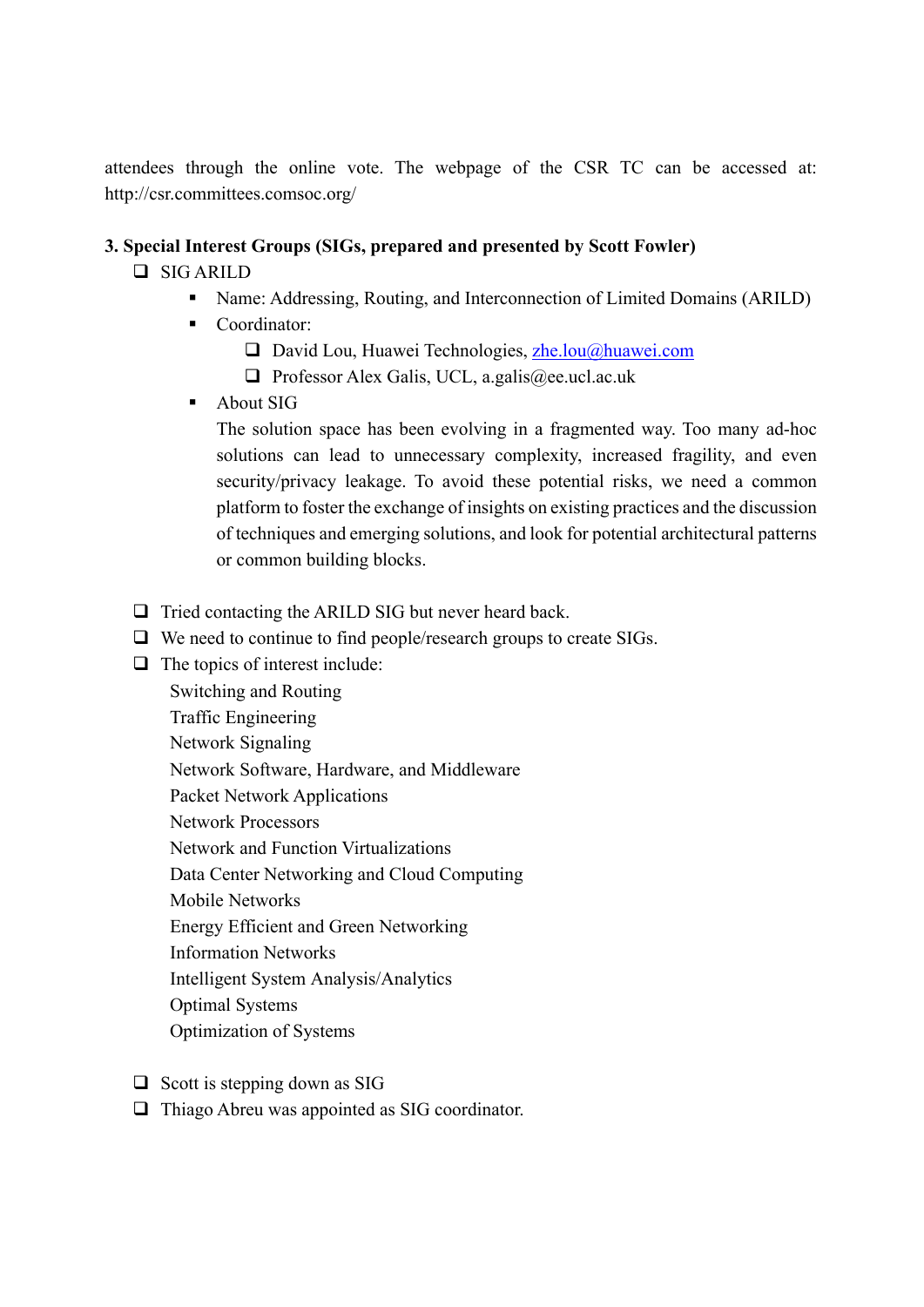## **4. CSR Website**

- Updated Current Executive and Past Chairs
	- <https://csr.committees.comsoc.org/committee/current-executives/>
	- <https://csr.committees.comsoc.org/committee/past-chairs/>
- Added meeting notes from GC'21 and Upcoming Meeting
	- <https://csr.committees.comsoc.org/committee/globecom-icc/>
- Added we support IEEE High Performance Switching and Routing (HPSR 2021 and 2022)
	- <https://csr.committees.comsoc.org/hpsr/>
- CSR Newsletter
	- Existing Newsletters:<https://csr.committees.comsoc.org/news-2/>
	- $\Box$  Need to work on the newsletter
	- $\Box$  The initial plan was to have one volume per year
	- $\Box$  Members of the TC are to contribute/input to the Newsletter

### **5. Two TC members were selected as symposium chairs on Globecom 2023:**

- Sami Souihi, Paris-Est Créteil Univ. / LiSSi Lab, France(NGNI)
- Miao Pan, University of Houston, USA (MWN)

# **6. ComSoc Student Competition 2021 (presented Lotfi Mhamdi Email: Roberto.rojascessa@njit.edu)**

- Committee Chairs: Stefano Bregni and Nelson Fonseca
- Author Eligibility: Student member or Graduate Student Member of IEEE Communications Society. Or team with either student members or nonmembers, but led by a student member. Age 18+.
- Topic Eligibility: Communications Area
- Scoring criteria (5): Social impact, Technical content, Originality, Practical Applicability, and Results, Quality of Presentation.
- Selection Committee: 53 (active) members (+2 officers)
- Eligible submissions received: 53
- Prizes are awarded in Globecom 2021.
- Awards: 1 prize:  $$2000 + plane$ ,  $2<sup>nd</sup>$  prize:  $$1000 + plane$
- More information: [https://www.comsoc.org/communications-technology-changing](https://www.comsoc.org/communications-technology-changing-world)[world](https://www.comsoc.org/communications-technology-changing-world)
- IEEE ComSoc Student Competition 2021
- ComSoc Student Competition Results **1st Place**: **WiVi-Pass: A wireless-visual cross-correlated presence system for**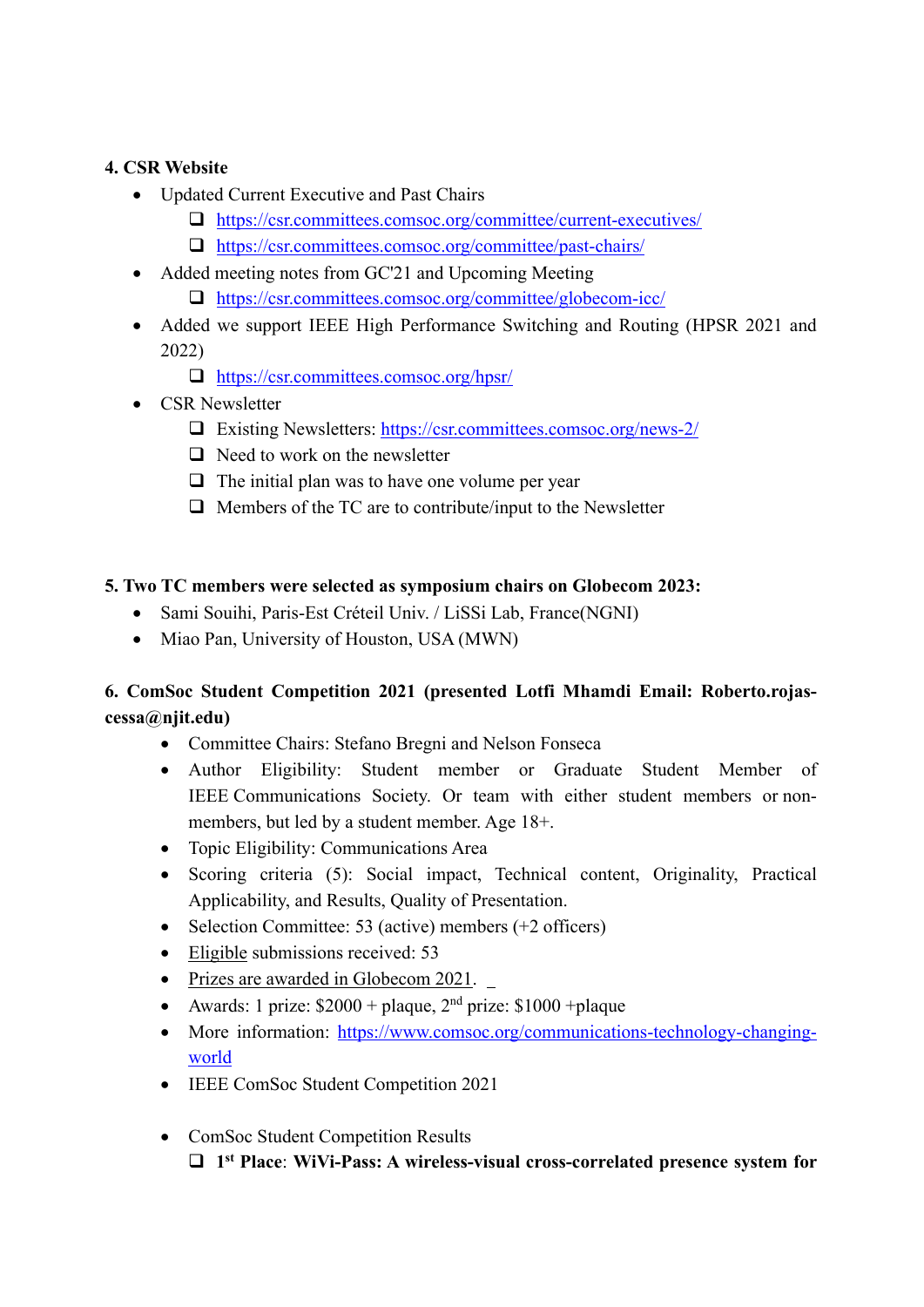#### **Covid-Pass entrance management**

HUANG Yunfeng, TU Dortmund University Germany

 **2nd Place: Saving Fuel, Time, and Lives with Collaborative Autonomous Intersection Management**

WANG I-Chih, National Yang Ming Chiao Tung University Taiwan and NYU, USA (H. Jonathan Chao, Advisor, CSR-TC member)

 **"HONORARY MENTION" CERTIFICATES** (in no order)

**Magdroid: An IoT-Enabled Environment-Aware Electrical Safety Assistant** GUPTA Anshita, Indian Institute of Technology, Kharagpur India

**Diagnosis of Specific Phobic Anxiety Disorders using Virtual Reality Environment**

MUNIR Alina, University of Engineering and Technology - Lahore. Pakistan

#### **HVR**

ELMAKIAS Ofir, Technion - Israel Institute of Technology Israel

**SSD vs YOLOv3 for Mask Detection & Temperature Sensing Device** ABDULLA Amna, University of Bahrain Bahrain

**Soft Information-based Localization for 5G and B5G: Operation in 3GPP Standardized Scenarios** MORSELLI Flavio, DE, CNIT at University of Ferrara Italy

**mpSynchVR: Motion Prediction-based Synchronization in Distributed Multi-user VR Interaction with Mobile Edge Computing** HSIAO Ta-Che, National Taiwan University Taiwan

**Containing the Spread of COVID-19 with IoT: A Visual Tracing Approach** DEB Pallav, Indian Institute of Technology Kharagpur India

**Complex Network Modeled Adaptive Quarantine Strategy with Localization for Anti-COVID-19**

WANG Hao, City University of Hong Kong Hong Kong SAR China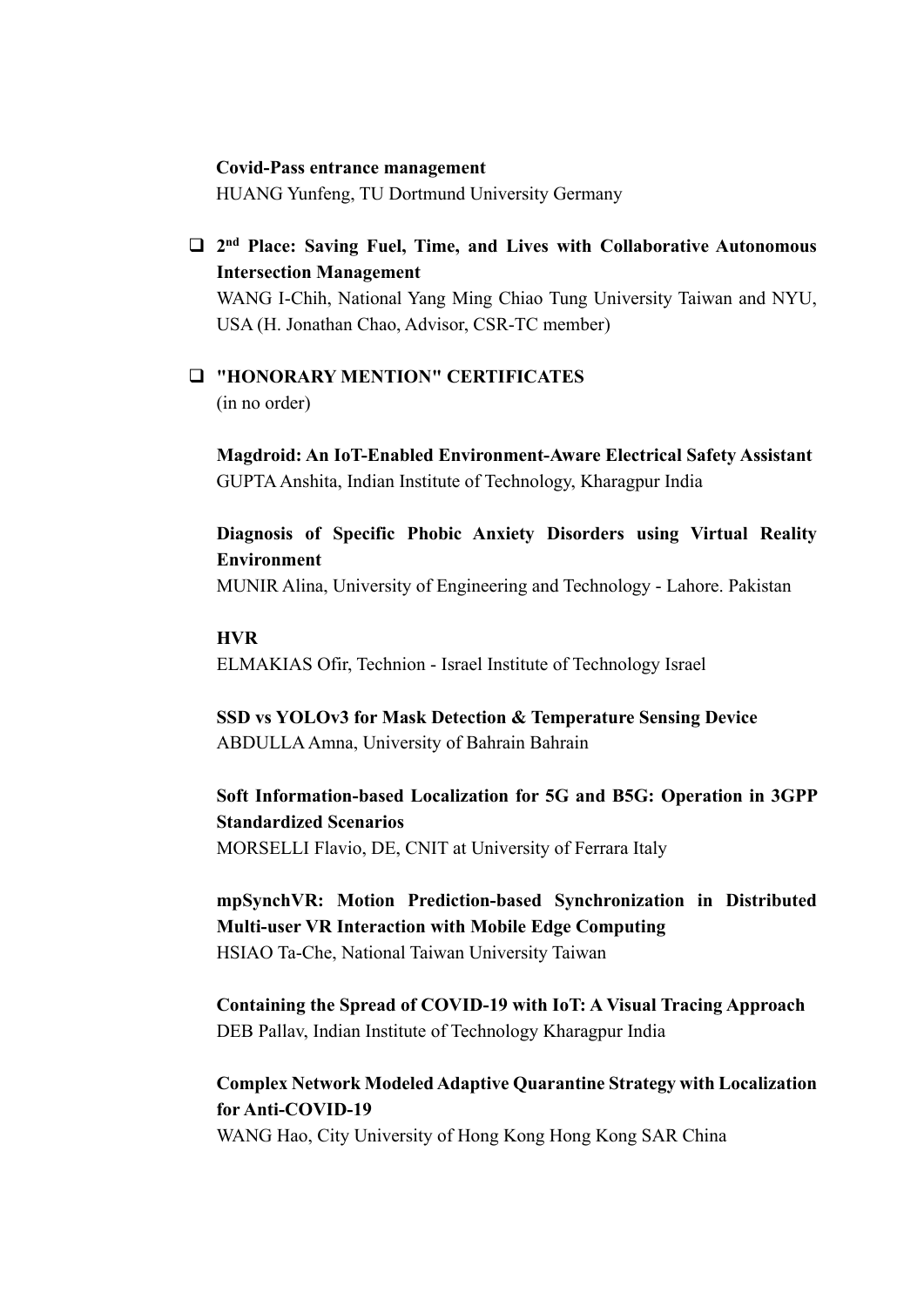#### **ybrrChat: A Distributed Chat Application for Secure Messaging**

HALDER Debajyoti, Indian Institute of Technology Bhilai India

# **IoT based Prediction of Pesticides and Detection of Diseases in Fruits Using SVM and Neural Networks**

JAHNAVI A.Siva, Vardhaman College of Engineering, Hyderabad India

### **Live Radar**

TANVEER Sheikh, university of engineering and technology Lahore, Pakistan

# **BlockCycle – The Decentralized Bicycle Insurance System based on Blockchain**

CHIU Wei-Yang, Technical University of Denmark, Denmark

#### **7. Reports on Conferences and Workshops**

- CSR TC traditionally sponsors three ICC/GLOBECOM symposia:
	- o Next Generation Networks and Internet (NGNI)
	- o Optical Networks and Systems (ONS)
	- o Mobile and Wireless Networking (MWN)

### • Upcoming GC/ICC Venues and Dates:

| <b>Conference</b> | <b>Location</b>         | <b>Date</b>         |
|-------------------|-------------------------|---------------------|
| <b>ICC 2022</b>   | Seoul, Korea            | May 16-20, 2022     |
| Globecom 2022     | Rio de Janeiro, Brazil  | Dec. 4-8, 2022      |
| <b>ICC 2023</b>   | Rome, Italy             | May 28-Jun. 1, 2023 |
| Globecom 2023     | Kuala Lumpur, Malaysia  | Dec. 2023           |
| <b>ICC 2024</b>   | Denver, USA             | Jun. 2024           |
| Globecom 2024     | Cape Town, South Africa | Dec. 2024           |

#### **ICC 2022 (Seoul, Korea)**

□ Next-Generation Networking and Internet Symposium

- Abdallah Shami, Western University, Canada
- Swades De, Indian Institute of Technology Delhi, India
- Anna Maria Vegni, Roma Tre University, Italy
- **Dejun Yang, Colorado School of Mines (TC representative)**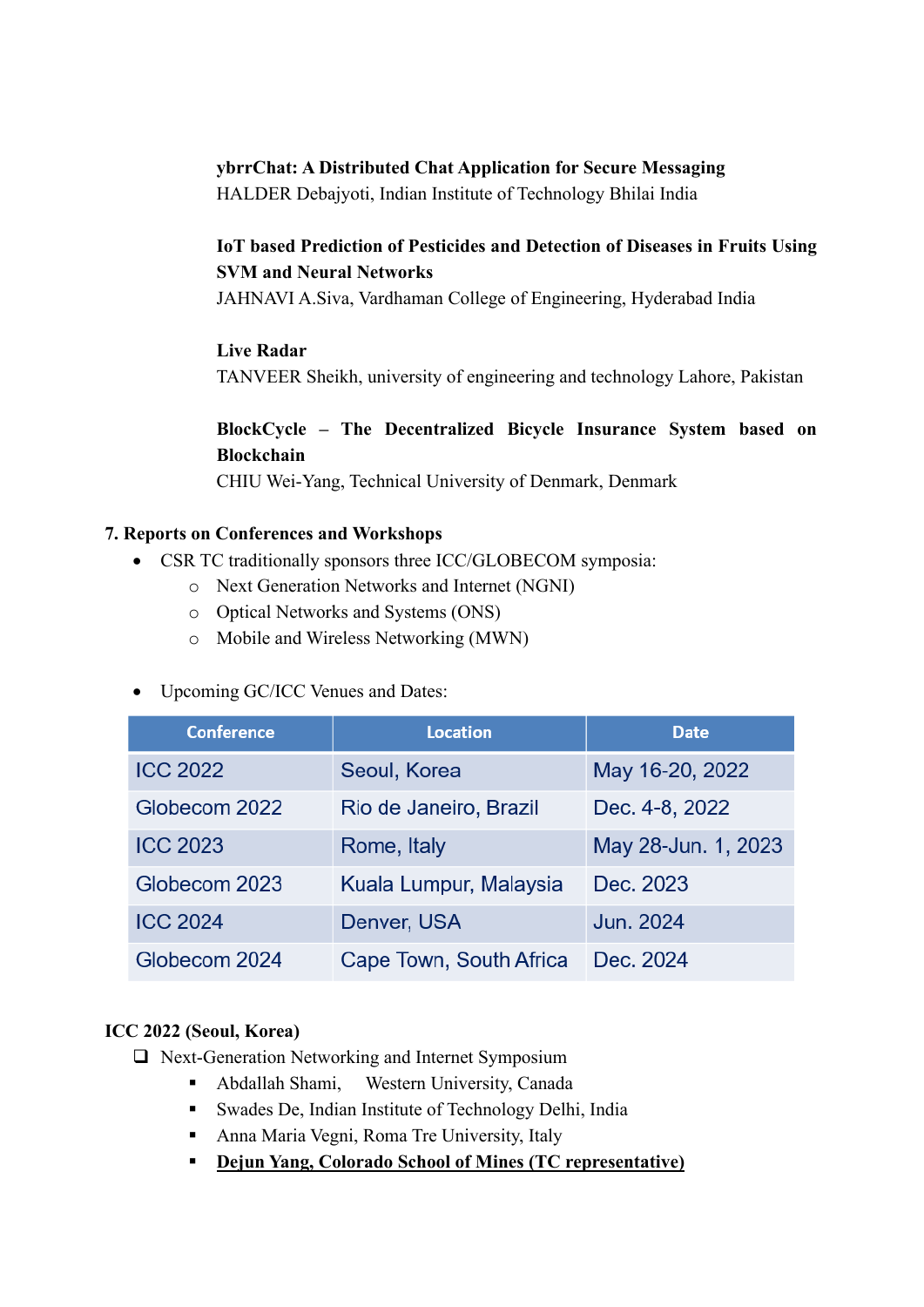- **Statistics:** 
	- No. of submissions: 200
	- □ No. of papers accepted: 80
	- No. of TPC members: 200
	- $\Box$  Acceptance ratio: 40%
- $\Box$  Optical Networks and Systems Symposium
	- Steve Hranilovic, McMaster University, Canada
	- Marco Ruffini, Trinity College Dublin, Ireland
- □ Statistics:
	- No. of submissions:  $46$
	- No. of papers accepted: 20
	- No. of TPC members:  $77 (+ 2$  Track Chairs)
	- Acceptance ratio:  $43\%$
- $\Box$  Next-Generation Networking and Internet Symposium
	- **Scott Fowler, Linköping University, Sweden (TC representative)**
	- Pietro Manzoni, UNIVERSITAT POLITÈCNICA DE VALÈNCIA
	- **Sharief Oteafy, DePaul University, USA**
- □ Statistics:
	- No. of submissions: 163
	- No. of papers accepted: 64
	- No. of TPC members: 324
	- Acceptance ratio: 39.3%

#### **GC 2022 (Rio de Janeiro, Brazil)**

- $\Box$  Next Generation Networking and Internet Symposium
	- **Lotfi Mhamdi, University of Leeds, UK (TC representative)**
	- Qi Li, Tsinghua University, China
	- Selma Boumerdassi, Conservatoire National Des Arts et Métiers (CNAM), France
- □ Statistics:
	- No. of submissions:  $N/A$
	- $\blacksquare$  No. of papers accepted: N/A
	- No. of TPC members: N/A
	- Acceptance ratio: N/A
- $\Box$  Optical Networks and Systems Symposium
	- **Suresh Subramaniam, George Washington University, USA**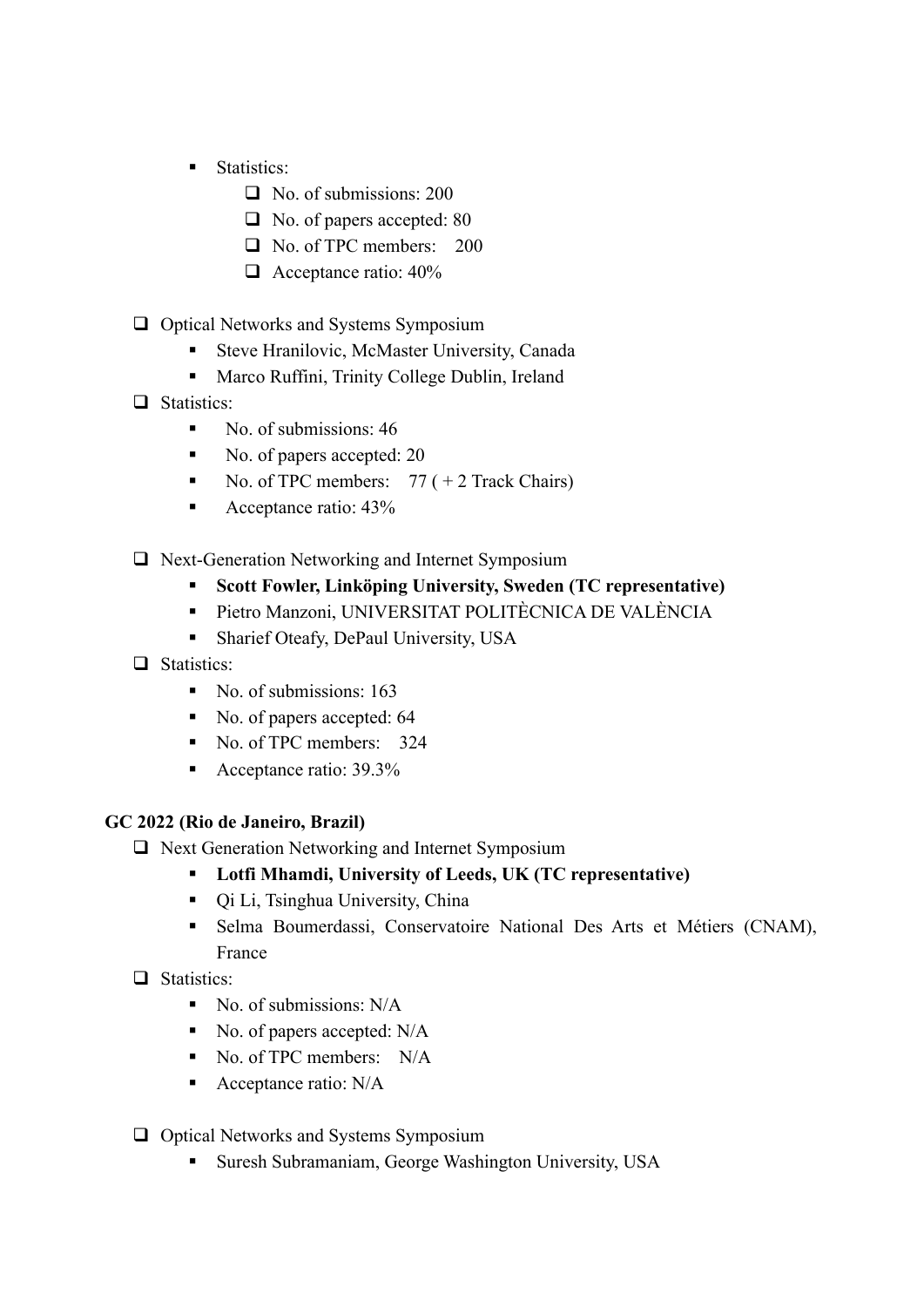- Anas Chaaban, University of British Columbia, Canada
- Statistics:
	- $\blacksquare$  No. of submissions: N/A
	- No. of papers accepted:  $N/A$
	- No. of TPC members: N/A
	- Acceptance ratio: N/A

#### $\Box$  Mobile and WIRELESS NETWORKING SYMPOSIUM

- Vojislav Misic, York University, Canada
- **Miao Pan, University of Houston, USA (TC representative)**
- Linglong Dai, Tsinghua University, China
- Yun Lin, Harbin Engineering University, China
- $\Box$  Statistics:
	- No. of submissions:  $N/A$
	- No. of papers accepted: N/A
	- No. of TPC members: N/A
	- Acceptance ratio: N/A

#### **ICC 2023 (Rome, Italy)**

- $\Box$  Next Generation Networking and Internet Symposium
	- **Zuqing Zhu, University of Science and Technology of China (TC Representative)**
	- Mubashir H. Rehmani , Munster Technological University (MTU), Ireland
	- Periklis Chatzimisios, International Hellenic University, Greece
- $\Box$  Optical Networks and Systems Symposium
	- Raul Munoz, Centre Tecnològic de Telecomunicacions de Catalunya (CTTC), Spain
	- Murat Yuksel, University of Central Florida, Orlando, USA
- $\Box$  Mobile and WIRELESS NETWORKING SYMPOSIUM
	- Damla Turgut, University of Central Florida, USA
	- Chin-Tser Huang, Univ. of South Caroline, USA
	- Chun-Hung Liu, Mississippi State University, MS, USA
	- Carla Fabiana Chiasserini, Politecnico di Torino, IT

### **GC 2023 (Kuala Lumpur, Malaysia)**

- $\Box$  Next Generation Networking and Internet Symposium
	- **Aggeliki Sgora, Ionian University, Greece**
	- Ahmed Refaey Hussein, Manhattan College, USA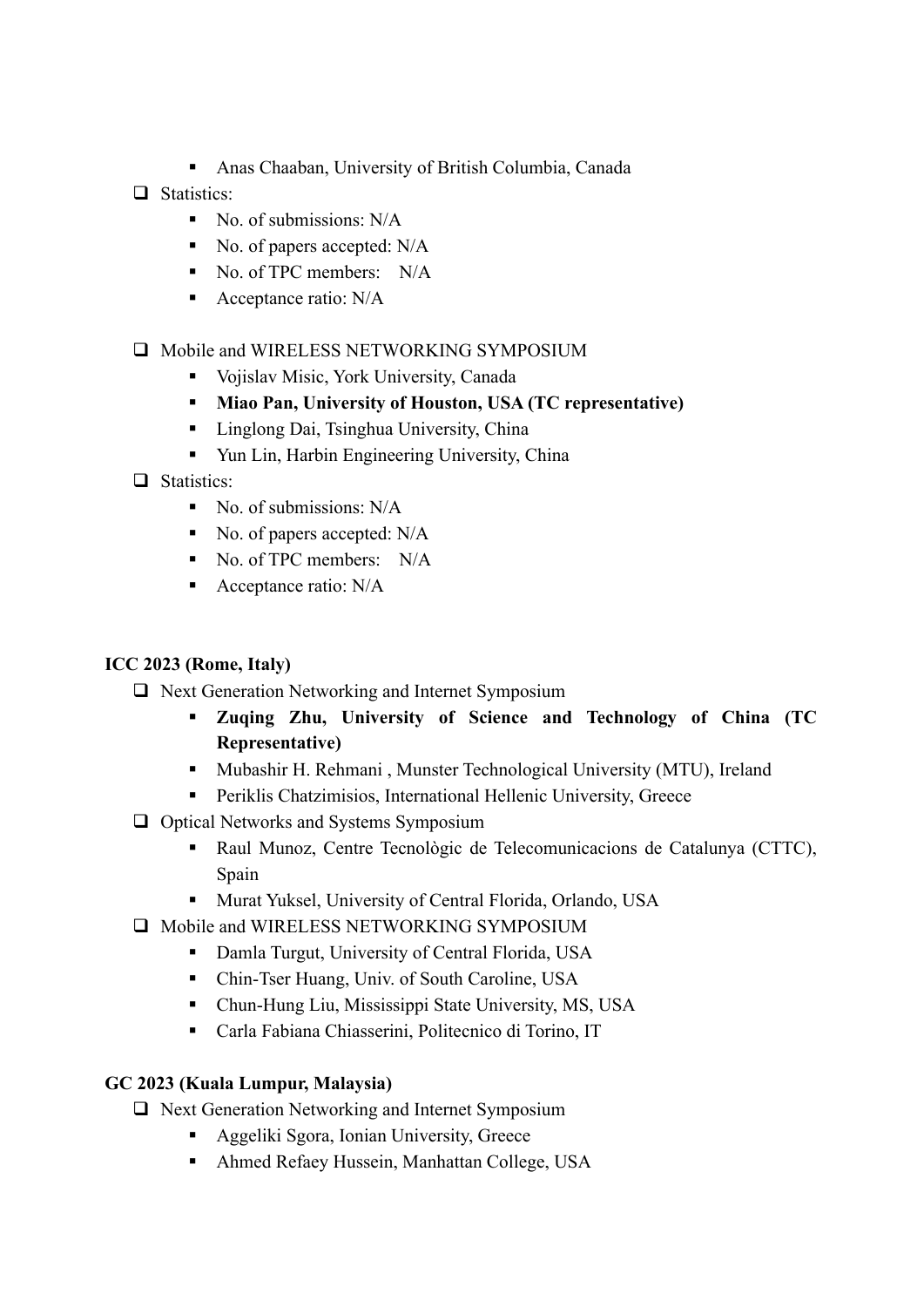## **Sami Souihi, Paris-Est Créteil Univ. / LiSSi Lab, France (TC representative)**

- $\Box$  Optical Networks and Systems Symposium
	- Jerzy Domzal, AGH University of Science and Technology, Poland
	- Nicola Andriolli, CNR, Italy
- $\Box$  Mobile and WIRELESS NETWORKING SYMPOSIUM
	- Abdallah Shami, Western University, Canada
	- Abdel-Hamid Taha, Alfaisal University, Saudi Arabia
	- Miao Pan, University of Houston, USA (TC representative)
	- Zehui Xiong, Singapore Univ. of Tech. & Design, Singapore

### HPSR 2022 (Taicang, China)

- $\Box$  HPSR 2022 will be held on June 6-8 in Taicang, China.
- Conference website: [https://hpsr2022.ieee-hpsr.org/](https://hpsr2021.ieee-hpsr.org/)

### **8. Distinguished Technical Achievement Award**

- $\Box$  Highlights
	- Established in 2015
	- To recognize ComSoc CSR TC members for their technical contributions in the fields covered by CSR
	- Nominated by CSR TC members
	- Any member of CSR TC is eligible for being nominated but self-nominations are NOT acceptable.
	- Selected by the CSR TC awards committee and presented at the TC-CSR meeting at ICC/GC.
	- An award consists of a plaque.
- $\Box$  Award Winners (2015-2020)
	- 2015: Chunming Qiao, SUNY at Buffalo, USA
	- 2016: Abbas Jamalipour, University of Sydney, Australia Hussein T. Mouftah, University of Ottawa, Canada
	- 2017: Mohammed Atiquzzaman, University of Oklahoma, USA Andrzej Jajszczyk, AGH UST in Krakow, Poland Guoliang Xue, Arizona State University, USA
	- 2018: Nirwan Ansari, New Jersey Institute of Technology, USA
	- 2019: Shiwen Mao, Auburn University, USA
	- 2020: Abdelhamid Mellouk, University of Paris-Est Créteil (UPEC), France
	- 2021: Dr. Bijan Jabbari, George Mason University, USA